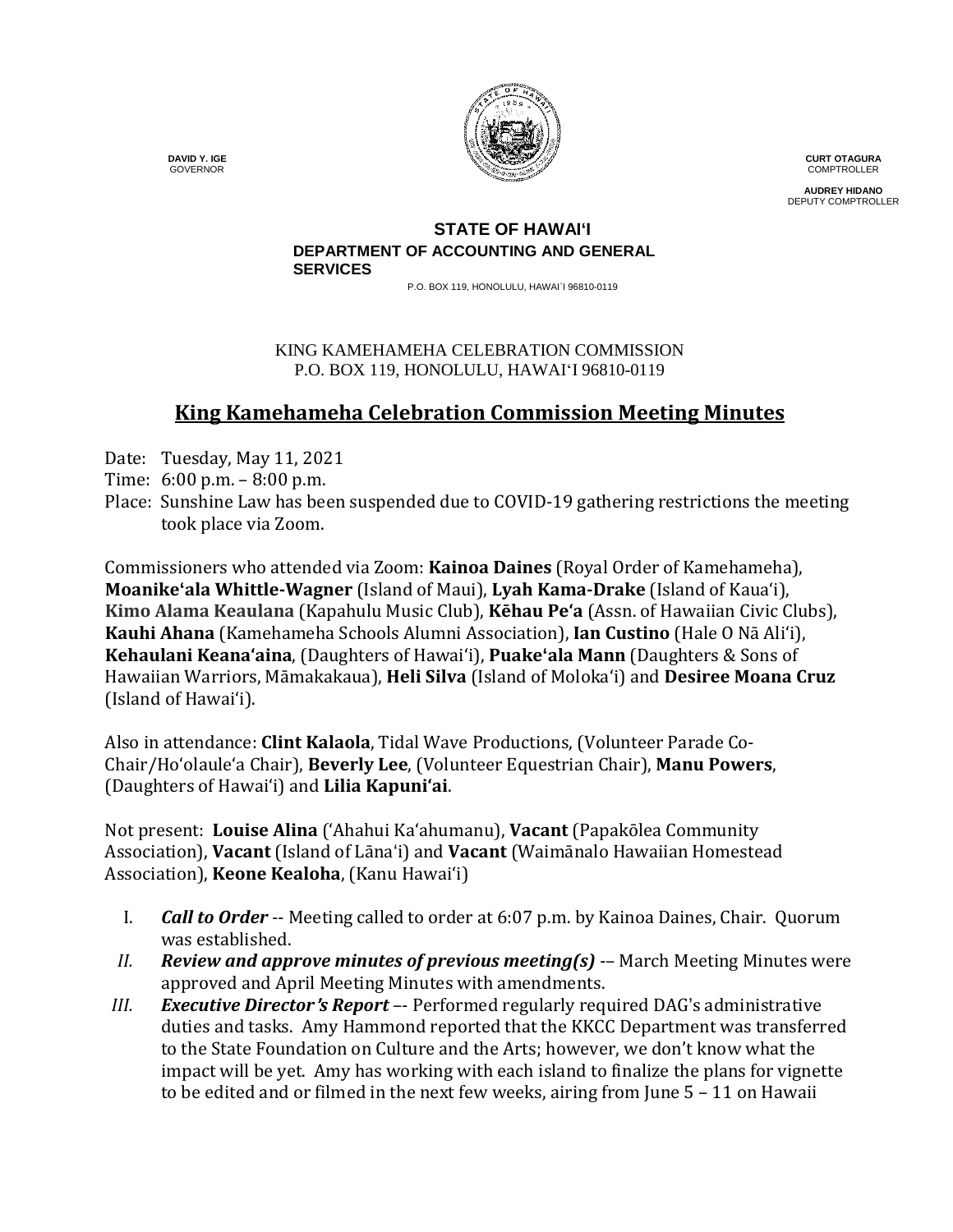News Now. Met with the planning committee regarding the redevelopment of the Annex who advised the project is at least five years out and promised to provide replacement space for any displacement. Worked on general sponsorship and HTA grant proposal, created Lei Draping Plan and attended planning meetings, attended pāʻū meeting, researched images at the Hawai'i State Archives for vignettes.

*IV. Marketing and Communications* -- Nothing to report.<br>*V. KKCC Business* 

## *V. KKCC Business*

- *a. Executive Committee Report –-* We will be scheduling a meeting with the Comptroller and SFCA to discuss the impact of the department transfer. We are hopeful that this may be a good thing as it could potentially provide much needed administrative support.
- *b. Financial Update* (Keone Kealoha, Kanu Hawaiʻi) –- Amy reported on behalf of Keone that there were no transactions this month, therefore, the current balance remains the same at \$13,890.58.
	- *i. Fundraising Committee* (Ian Custino) -– Ian reported that sponsorship proposals have gone out and received good initial interest including The Festival Companies and others. We submitted a grant proposal to HTA requesting \$30,000. We are hopeful Kamehameha Schools will match it. We received confirmation for a \$50,000 grant from the State Foundation on Culture and the Arts, specifically for Lei Draping, and are awaiting receipt of funds. We will likely meet our needs for this year with some left over for 2022. The Commission generally finds funding for marketing statewide. Kona, Kohala and Maui normally work with directly with HTA for funding. Oʻahu, Kauaʻi, Molokaʻi and Hilo have been the recipients of the majority of fundraising with Kohala as needed. Previously we had talks with HTA to provide KKCC with \$250,000 to cover all counties but that may not be an option given the new HTA structure as it relates to cultural activities as it has also been moved to the SFCA. It may make sense to leave the volunteers and non-profits currently managing events and fundraising to continue to do so until we can sort out the new department structure. We may also want to discuss the possibility of a Friends of KKCC to assist in our efforts and see changes to the statutes if needed**.**

### *VI.* **Commissioner reports/updates non-island specific representatives**

- *a.* Royal Order of Kamehameha (Kainoa Daines) –- Kainoa reported that the Royal Order has not yet made a final determination if they will hold a torch lighting ceremony on evening of June 10. Normally they gather at the statue to reaffirm their fielty to King Kamehameha as well as Kalanianiʻole.
- b. 'Ahahui Ka'ahumanu (Louise Alina) –- Kainoa reported on behalf of Louise that he and Amy had all met for lunch this past week to finalize plans. Lei Draping Ceremony plans are in place and may they set up the lei sewing at the Kaʻahumanu Cemetery in Kalihi if necessary because of COVID restrictions. They are awaiting the response from Kainoa's meeting next week with the Governor to see what restrictions may be waived, if any.
- c. Hale O Nā Ali'i (Ian Custino) -- Nothing to report.
- d. Daughters & Sons of Hawaiian Warriors, Māmakakaua (Puake'ala Mann) –- Puake'ala shared a letter dated May 4 that had been sent to KKCC regarding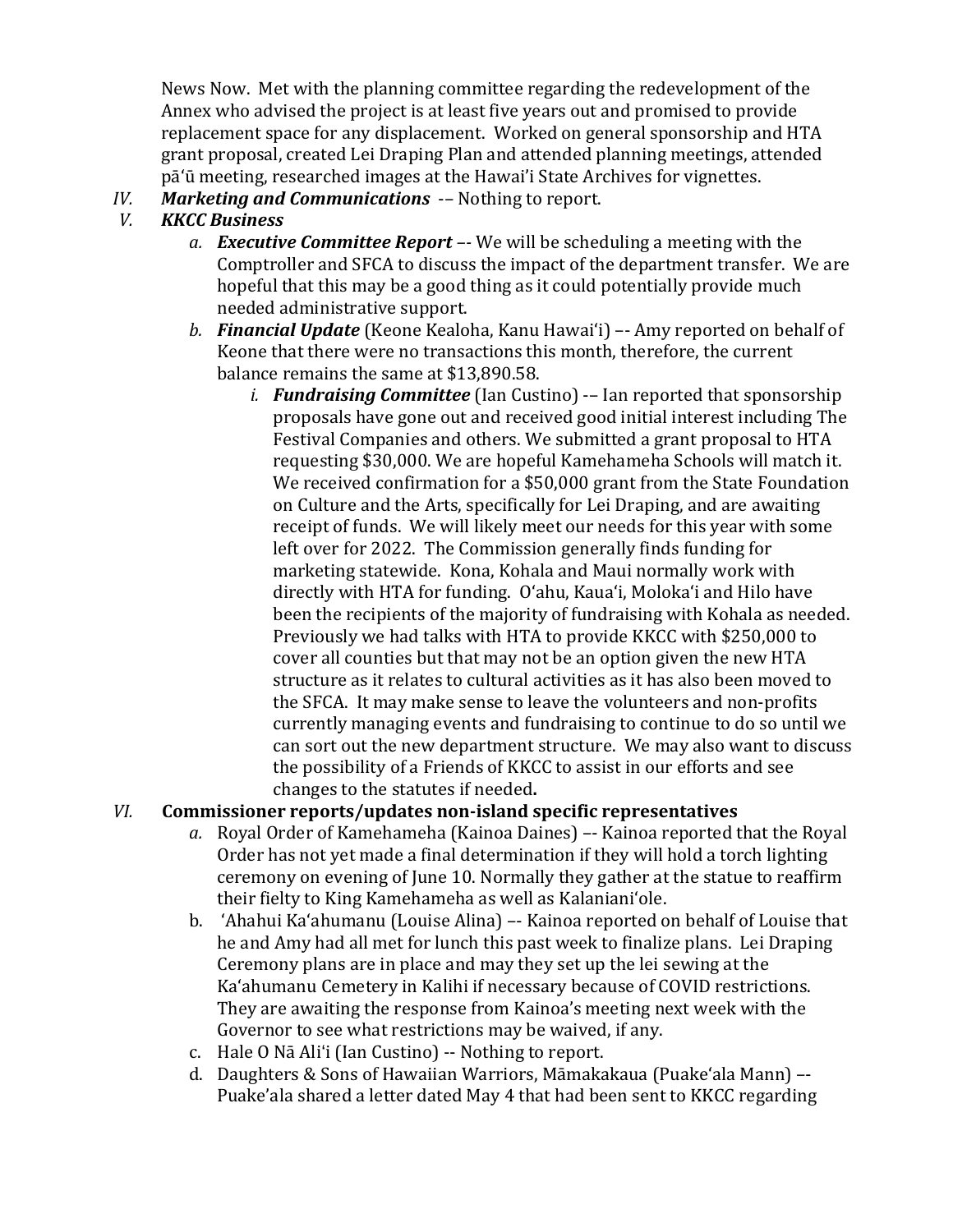plans to hold their ceremony on Friday, June 11 from 8 a.m. – 9:30 a.m. Their members have been encouraged individually to string and present lei, but they do not attend the Lei Draping as an organization.

- e. Daughters of Hawai'i (Kēhaulani Keana'aina) –- Manu reported on behalf of Kēhaulani that Kona intends to hold a Hoʻolauleʻa at the Huiheʻe Palace in honor of Kamehameha Day which will fulfill their OHA grant requirements. The event will be held on June 12 with the time to be determined. This will be a small gathering to reach out to the community and invite them back featuring an open house including community resource booths and hand selected vendors. They have already applied to the State for an exemption for gatherings and will provide Kainoa with a brief description of the plans so he can submit to the Governor along with our other requests for exception.
- f. Association of Hawaiian Civic Clubs (Kēhau Peʻa) –- Kēhau shared that there are inquires regarding the status of Lei Draping and was advised once we finalize the plan the information will be provided and posted on our website.
- g. Kamehameha Schools Alumni Association (Kauhi Ahana) –- Kauhi noted he also had inquires regarding the status of Lei Draping and will advise KSAA once we finalize the plan. He reported with a heavy heart he would not be seeking the re-election for Second VP with KSAA due to personal reasons. Since the KSAA position is tied to the seat for KKCC he will be stepping down at the end of June. He plans to work toward getting a replacement up to speed but hopes to volunteer in the future. Amy will send him information regarding the KKCC seat for him to share with his successor. He hopes to volunteer in the future. Kainoa reminded everyone that you don't have to be a Commissioner to volunteer and participate.
- h. Kapahulu Music Club (Kimo Alama Keaulana) –- Kimo reported he had a great time on Maui for the May 2 filming and thanked Moani for all her effort. Burton White messaged Kimo and advised that he is happy to help if we need assistance.
- i. Waimānalo Hawaiian Homestead Association (Vacant) *–- Nothing to report.*
- j. Papakōlea Community Association (Vacant) –- Lilia Kapuni'ai reported that she is still willing to represent the organization by attend the meetings, taking notes and passing along information. Although she is not a member, she informed the Papakōlea Community Association in order for her to be approved as a commissioner to officially represent them they will need to get current with the Hawaiʻi Compliance Express through the Department of Commerce and Consumer Affairs. She advised they are aware of the situation and requirement for the KKCC seat. They have indicated they very much want too be an active part of the organization and will provide assistance for the Lei Draping Ceremony. Lilia requested additional details including number of people to assist, timing, attire, etc.
- VII. *Hawaiʻi Island Report* (Desiree Moana Cruz) –- Desiree Moana Cruz reported that a Lei Draping Ceremony is being tentatively planned for both Hilo on June 10 in the afternoon and Kohala on June 11 at 5 a.m. with both to be conducted as private ceremonies. No Hoʻolauleʻa is planned at Moku Ola. She also reported that the Hawaiʻi Island Vignette will feature the birthplace of King Kamehameha I in Kohala; where his first government was established in Hilo; and where he spent his last days in Kona.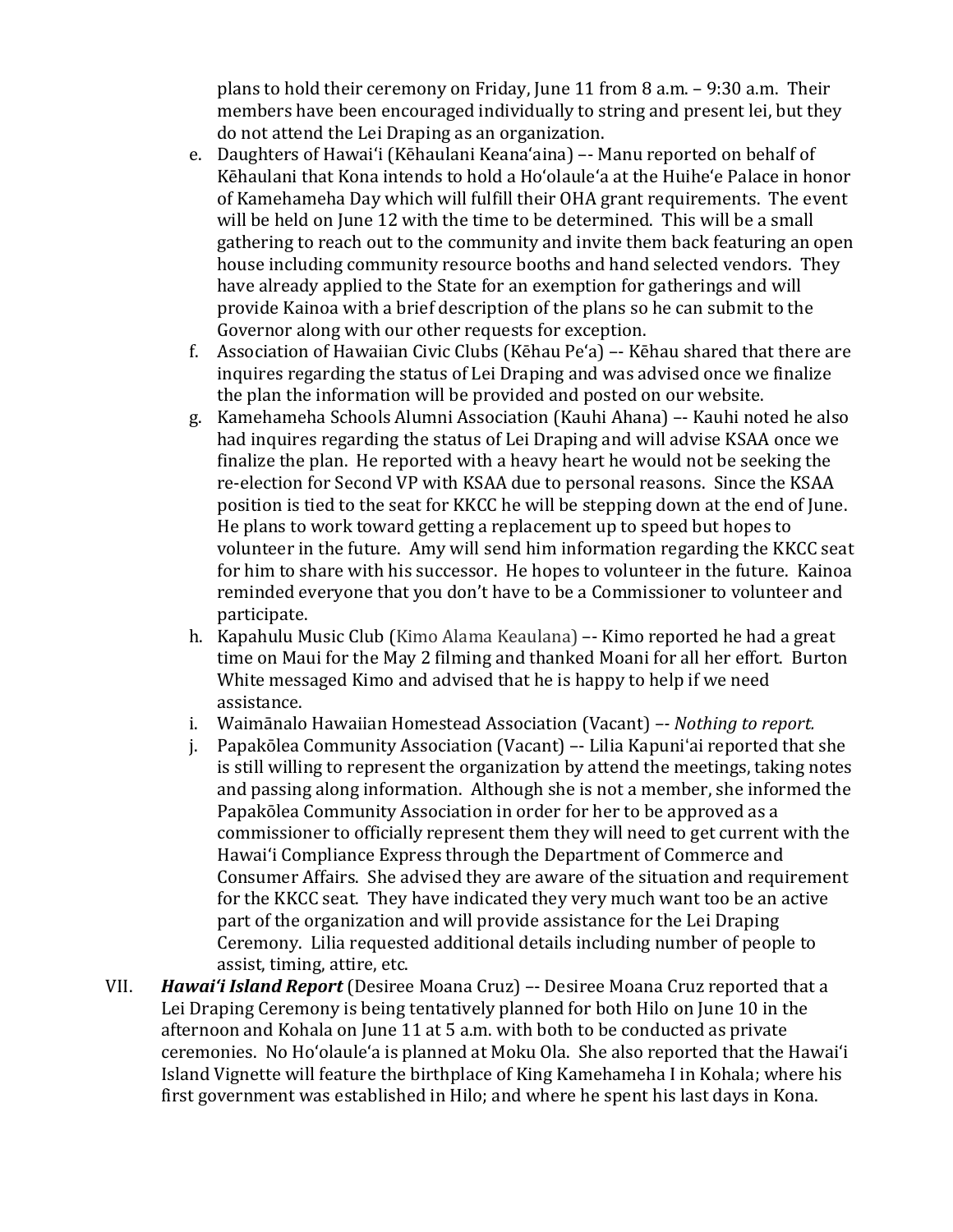- VIII. *Maui Report* (Moanikeʻala Whittle-Wagner) –- Moanike'ala reported the virtual Maui parade will be shown on the MKCCPPH Facebook page at 10 a.m. on June 19 followed at noon by the Hoʻolauleʻa. On May 2 they filmed the pāʻū segment which went well and she thanked Kimo who came from Oʻahu to wrap. Moani noted she and her crew gathered flowers and made lei at her hale. It was a great opportunity to collaborate with people from many backgrounds. Daryl is forwarding HNN video for the vignette. She thanked the entire Commission for continuing to plan and honor Kamehameha.
	- IX. *Kauaʻi Report (*Lyah Kama-Drake) *–-* Lyah advised The Kauaʻi Museum will be doing a portrait lei draping presentation to be filmed on May 19 in conjunction with the vignette filming. The vignette will also feature a Kauaʻi pāʻū exhibit.
	- X. *Molokaʻi Report* (Heli Silva) –- Heli explain they got things started when Daryl called and asked her to do a music video in conjunction with the one-hour video presentation planned utilizing the Maui grant. Everything went well at the filming with the footage to be shared with HNN to create the vignette. The video represented the four islands of Maui Nui featured a page, a princess and included a Royal Court. The video will be shown on June 11 on Akakū. They had posted a segment early on Facebook for the Maui News reaching 4,500 views but they removed it to embargo for use in the other videos. Molokai will also be having the first annual Kamehameha Day Rodeo with the Roping Club on Friday, June 11 and Saturday, June 12 at Molokaʻi Ranch noon - 6 p.m. each day. Kūhio brought the first cattle to Hawaiʻi and her family was all ranchers and cowboys. There are six Kalanianaʻole Cattle Drivers left who they plan to honor along with Kamehameha and Kalanianaʻole. She is working with the Mayor's office regarding and COVID related restrictions. Moani noted that the rodeos have continued to happen on Maui. Kainoa wanted to touch bases with Heli off line to discuss but just wanted to be mindful of the restrictions.
	- XI. *Lāna'i Report* (Vacant) Daryl is on Lāna'i filming to include something in the Maui grant video.
- XII. *O*'*ahu Report* (Kainoa Daines) –- Lei Draping Protocol was reviewed including materials to be used. Our event is modeled after the 2021 Kūhio Day celebration. We plan to have invited guests RSVP for 20-minute time slots for the drive-through lei drop-off. The deadline to RSVP will be Monday, June 7 if they want to get out to offer the lei with protocol and oil they can do so during that time slot. We will have the men from Papakōlea Community Association use poles to drape the lei from 10 a.m. until 1 p.m. Lei from guests will be placed on the statue arm holding the spear and the plumeria lei will be placed on the outstretched arm with any lei coming after to be determined. The Mayor and Governor will be invited along with the Commission organizations based on a first come first serve basis for available time slots. We will have a rehearsal to practice with the poles. Ideally when people exit their car they will be escorted to the mound for draping and return to their vehicle. We will distribute the draft protocol with responses requested by end of Monday for any revisions.

### XIII. *Commission Reports*

- a. *Legislative* (Manu Powers) –- Nothing to report.
- b. *Statuary* (Desiree Moana Cruz) –- Nothing to report.
- c. *Retention* (Kēhau Pe'a) –- Kēhau thanked Kainoa and Desiree for completing their process to remain on the Commission. She noted that the terms for Kamehameha Schools Alumni Association, Papakōlea Community Association and Hale o Nā Aliʻi Commission seats will expire next year and will need to